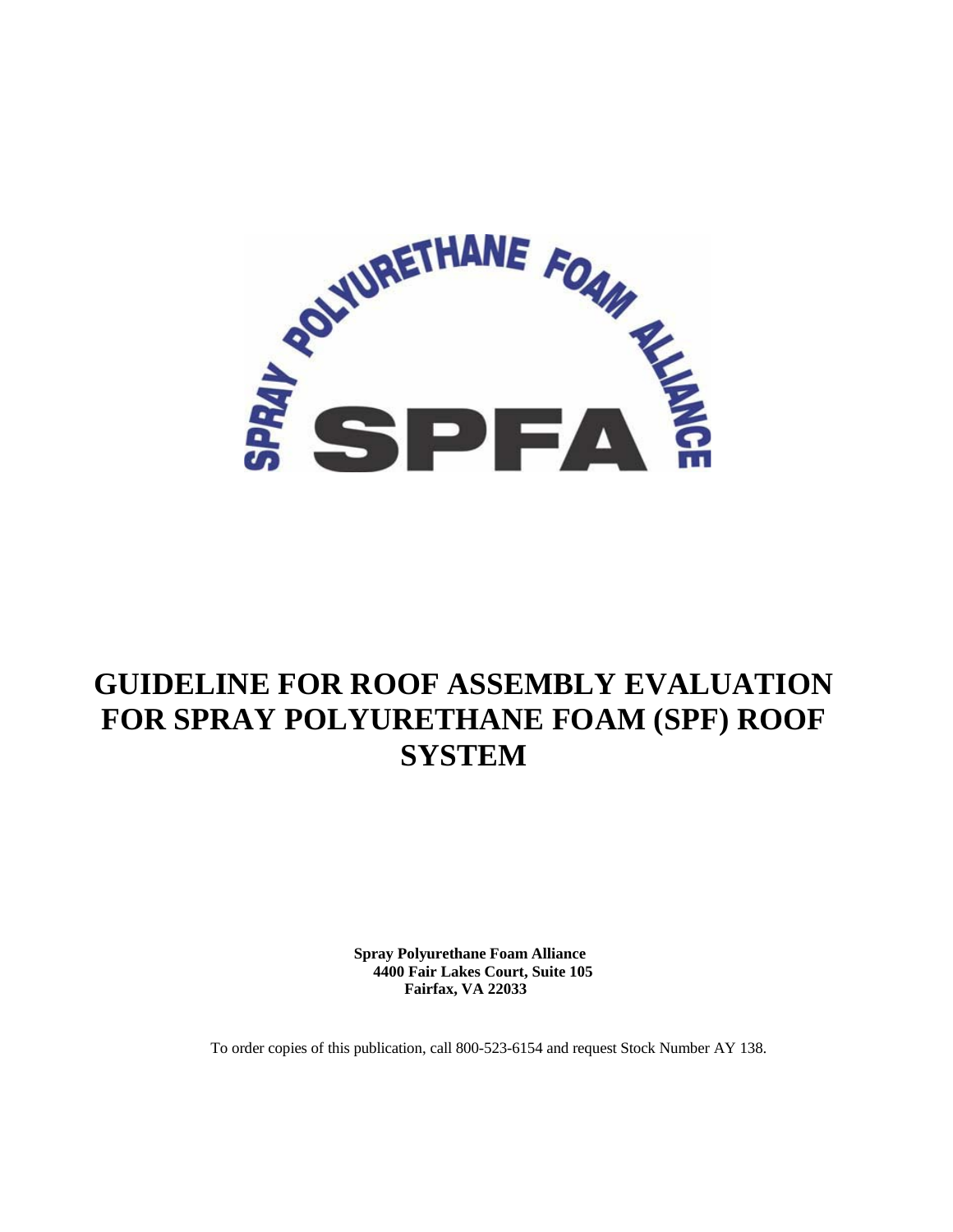# TECHNICAL COMMITTEE

#### *Mission Statement*

The mission of the Technical Committee is to provide a wide range of technical service to the Spray Polyurethane Foam industry such as, but not limited to:

- **1. Review existing documents and serve as a clearing house to ensure the "Continuity of Value" of technical information published by SPFA and others concerning the products and services to our industry;**
- 2. Review, research, develop and issue documents concerning new products, systems and services AND
- 3. To identify, explore, develop and communicate an understanding of technical issues facing our industry.

### **Technical Committee Members**

#### **Roger Morrison, Chairman Larry Smiley Construction Chairman Larry Smiley**

North Carolina Foam Industries Poly-Tek **Mary Bogden Robert Smith School School Smith Robert Smith Robert Smith Robert Smith Robert Smith Robert Smith** Honeywell **Bob Braun John Stahl**  Dow Chemical Preferred Solutions, Inc. **John Courier 3. Is a good of the Courier Courier Convenience Products**<br> **Jay Zhang** Convenience Products<br>
Convenience Products Equipment & Coatings Technology **John Hatfield**  Penta Engineering Group, Inc. **AD HOC MEMBERS: Dan Hensley Laverne Dalgleish**  Hensley Coating Inc. CUFCA **Tim Leonard Scott Brown Base of the Scott Brown Base of the Scott Brown Base of the Scott Brown Base of the Scott Brown Base of the Scott Brown Base of the Scott Brown Base of the Scott Brown Base of the Scott Brown Base David Lewis**  Coast Coatings Inc. **Roger Lock**  Mactec Engineering & Consulting **Jack Moore**  West Roofing Systems, Inc. **Bruce Schenke**  BASF **Irene Schwechler**  Gaco Western, Inc. **Chuck Skalski**  Gaco Western , Inc.

BaySystems North America LLC

This document was developed to aid in the evaluation of existing roofing substrates for determining suitable re-roofing options using Spray Polyurethane Foam. The information provided herein, based on current customs and practices of the trade, is offered in good faith and believed to be true, but is made WITHOUT WARRANTY, EITHER EXPRESS OR IMPLIED, AS TO FITNESS, MERCHANTABILITY, OR ANY OTHER MATTER, SPFA DISCLAIMS ALL LIABILITY FOR ANY LOSS OR DAMAGE ARISING OUT OF ITS USE. Individual manufacturers and contractors should be consulted for specific information. SPFA does not endorse the proprietary products or processes of any individual manufacturer, or the services of any individual contractor.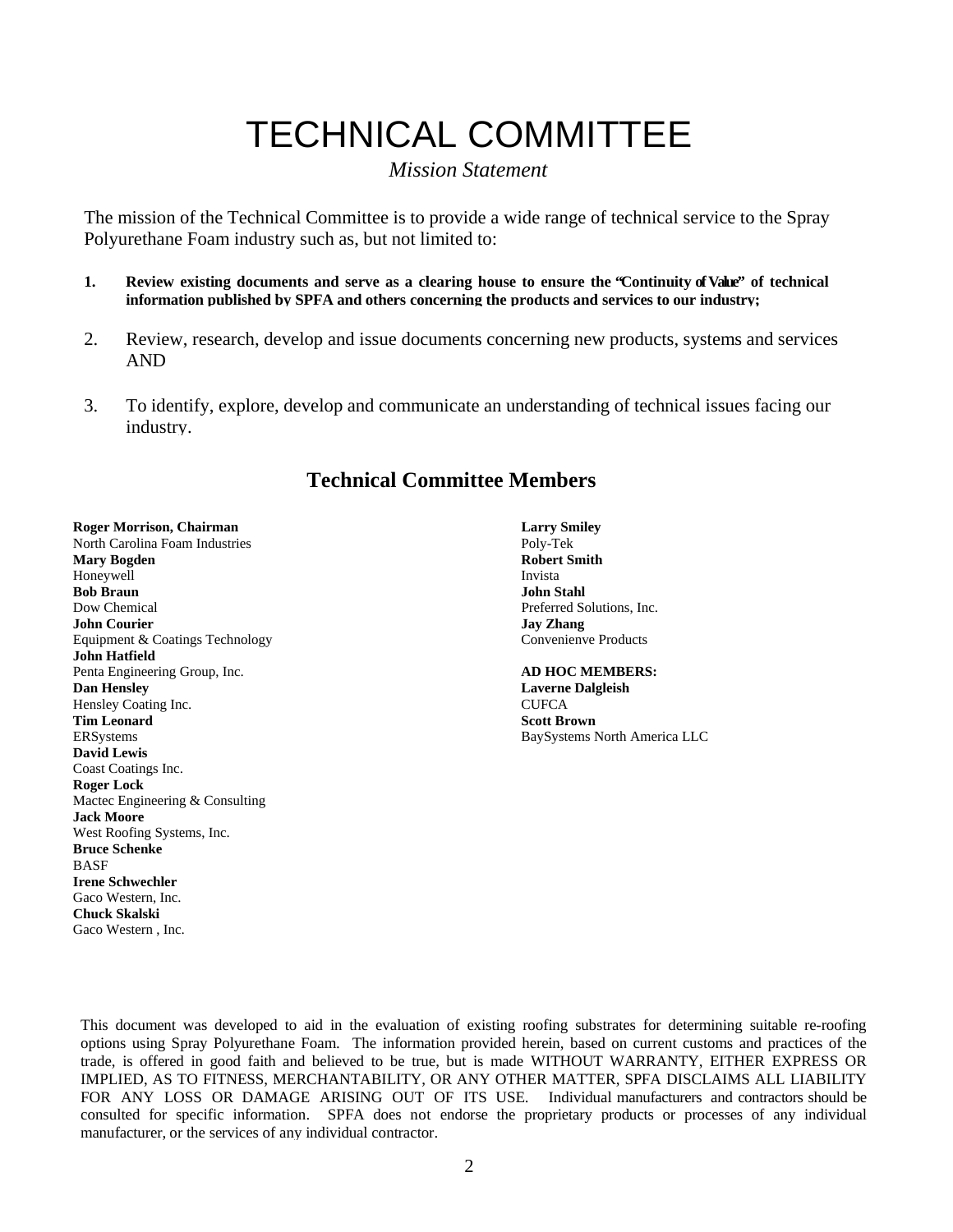#### **GUIDELINE FOR ROOF ASSEMBLY EVALUATION FOR SPRAY POLYURETHANE FOAM (SPF) ROOF SYSTEM**

#### **DESIGN CONSIDERATIONS**

#### Purpose

The purpose of this guideline is to assist the owner, architect, designer or consultant in evaluating existing roof surfaces and assemblies to determine suitable re-roofing options using spray polyurethane foam (SPF).

#### General Considerations

All the component parts of a roof structure can affect the performance of a spray polyurethane foam roofing system.

Suitable structure design, specification review, contractor and material selection, coupled with the compatibility and positioning of the various components of a roof structure, are a necessity to produce a successful roofing system.

Consult with the respective material suppliers and the successful contractor to receive written conformation of their acceptance to all details of the roofing system, including, but not limited to, material selection, drainage, expansion joints, load design, flashing details, deck preparation, etc.

#### Roof Surface/Assembly Considerations

The following general considerations should be observed for all surfaces, which are to receive SPF (Refer to SPFA Document AY104 "Spray Polyurethane Foam Systems for New and Remedial Roofing" and ASTM D 5469 - 00 "Standard Guide for Application of New Spray Applied Polyurethane Foam and Coated Roofing Systems").

- Securely fasten the roof system and roof deck to the building structure where required and conform to load limits required by building code, insurance requirements and good engineering practice.
- Designer should abide by applicable buildings codes.
- Moisture saturated substrate materials should be identified and removed
- Surface contaminates that would affect adhesion should be removed.
- Acceptable substrates for SPF include, but are not limited to, wood, metal, concrete, BUR, tile, and composite shingles when suitably prepared.
- Some single-ply / modified bitumen roofing systems and insulation materials are not considered acceptable substrates by some manufacturers. Consult with the specified system manufacturer for acceptable substrates.
- SPF should not be applied directly to a lightweight insulating concrete or poured gypsum decks.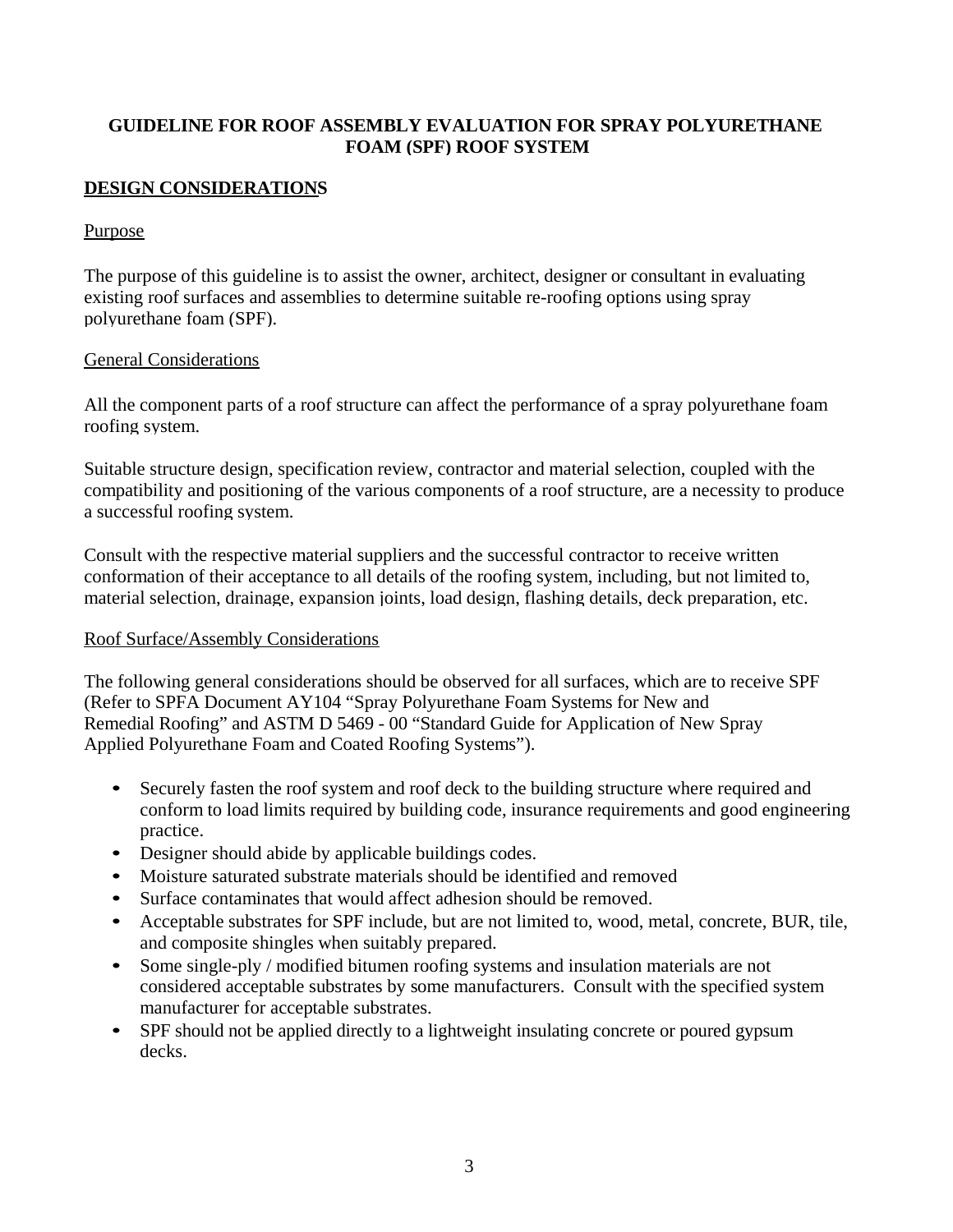#### **CRITERIA FOR RECOVER**

SPF may be used to recover existing roof surfaces provided the following criteria are met.

- 1. Surface to which SPF is to be applied is:
	- a. Dry (as defined by ASTM D-5469);
	- b. Free of loose gravel, dirt and other debris; and
	- c. Free of contaminants (such as oils and grease) which would affect adhesion.
- 2. Substrate to which SPF is to be applied is:
	- a. Secured to the structural deck;
	- b. Removed where saturated with water; and
	- c. Acceptable by building code and/or insurance criteria as to:
		- 1) Number of roof systems/membranes, and
		- 2) Wind uplift resistance.
		- 3) Other criteria determined by building codes or insurance requirements
- 3. Structural components meet building code and/or insurance wind uplift and structural support requirements.

#### **CRITERIA FOR RE-ROOFING WITH TEAR-OFF**

SPF may be applied to an existing roof deck following a tear-off provided the following criteria are met.

- 1. Deck surface to which SPF is to be applied is:
	- a. Dry (as defined by ASTM D-5469);
	- b. Free of loose gravel, dirt and other debris; and
	- c. Free of contaminants (such as oils and grease) which would affect adhesion.
- 2. Deck is not lightweight concrete or poured gypsum.
- 3. Deck and structural components meet building code and/or insurance wind uplift, structural support and other requirements.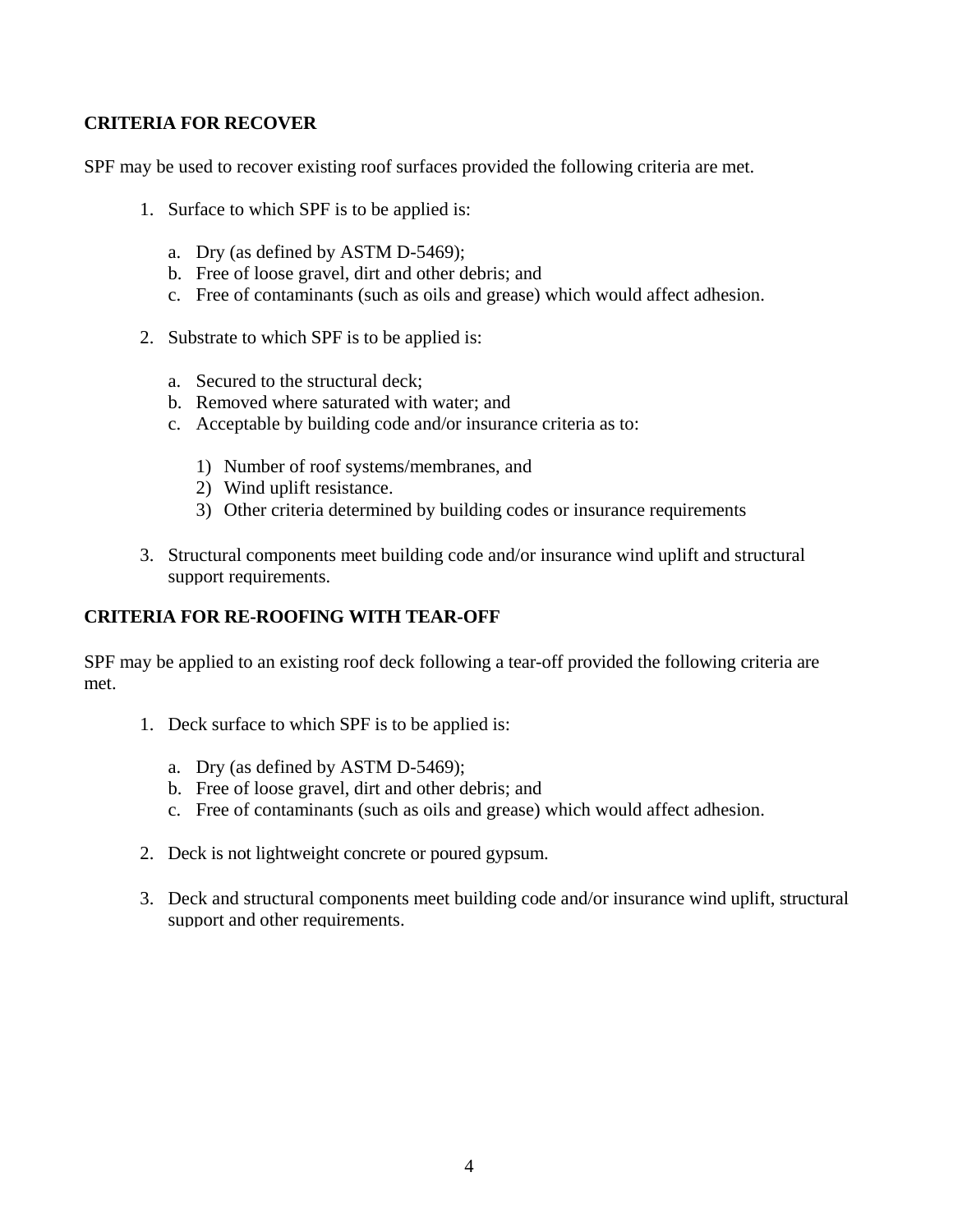#### **ROOF EVALUATIONS**

The following section describes various inspection procedures and techniques that can assist in the evaluation of existing roof assemblies in order to determine if the various recover and re-roofing criteria above can be satisfied.

(Note: This is not intended to be a complete list of procedures and techniques for every project. The persons conducting an evaluation should determine the most appropriate inspection procedures or techniques for each specific project.)

#### Preliminary

Obtain the following information prior to the site evaluation:

- Roof leakage history
- Height of the building
- Wind loads (Refer to applicable building codes and Factory Mutual Loss Prevention Data Sheet I-28).
- Age and history of the building
- Age, history and description of the roof system(s)
- Occupancy and vapor drive conditions of the building (e.g.: Hospital, warehouse, manufacturing, cold storage, swimming pool, process lines, etc)
- Insulation requirements
- Roof system warranty status

#### Exterior Inspection

Walk around the exterior of the building noting the following:

- Wall construction
- Wall conditions and cracks
- Indication of building settlement
- Conditions of the gutters and downspouts
- Fascia conditions
- Moisture stains on the walls
- Plant growth on or near the building
- Indication of insect and/or animal damage

#### Interior Inspection

Conduct a walk through inspection of the building with the owner's representative noting the following:

- Roof structure and deck type
- Indication of roof leaks (stained ceilings, floor stains, stained or corroded decking, etc.), noting the locations and documenting with photographs.
- Severity and patterns of leaks, quantity, duration and frequency of occurrences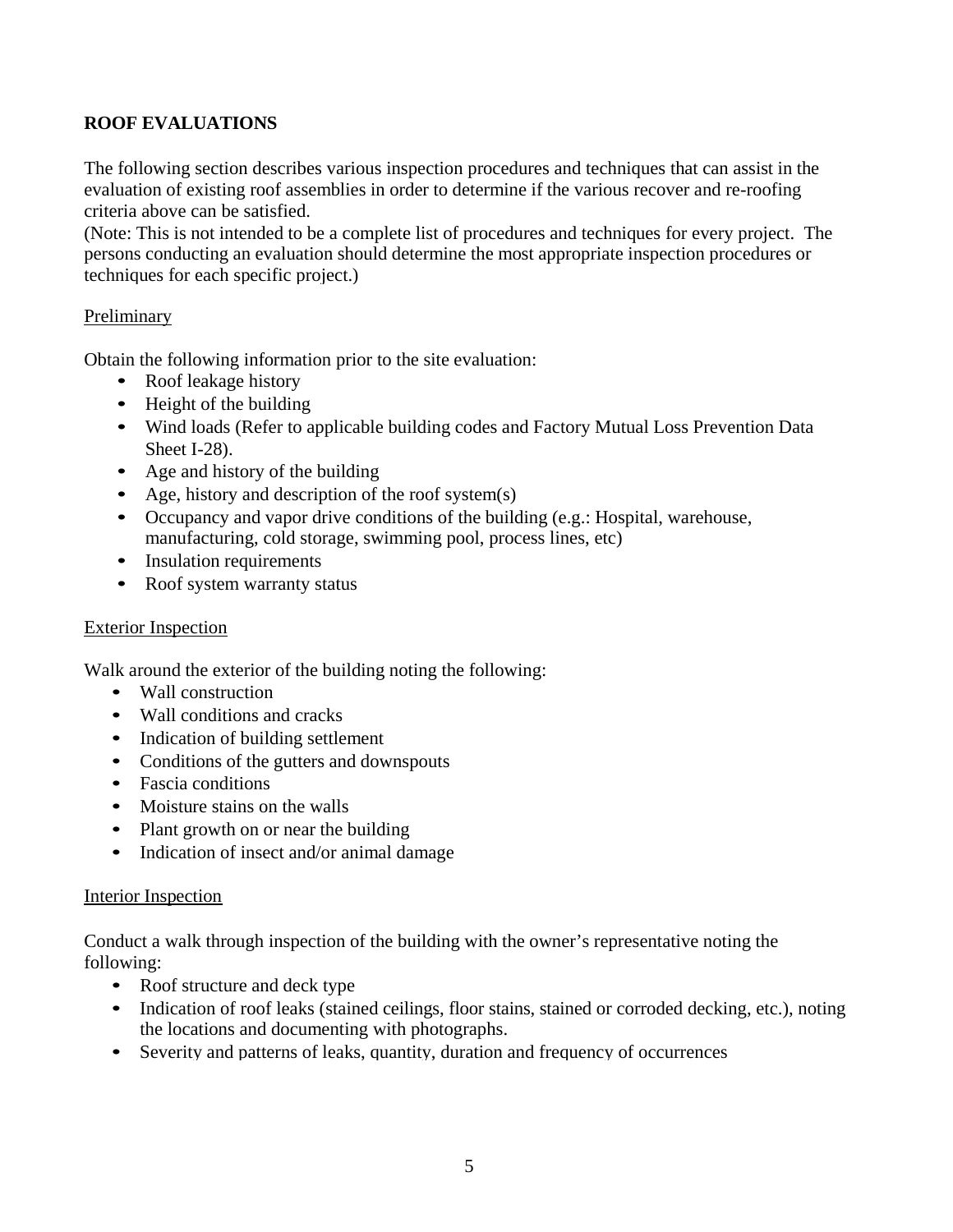- Conditions of the underside of the deck (rusted, deteriorated, deformation, etc.) and the proximity of electrical conduits and other miscellaneous items attached to the underside of the roof deck.
- Condition of roof deck support structure
- If fasteners penetrate the deck (frequency and type)
- Location and condition of plumbing, internal and overflow drains
- Interior environmental conditions (temperature and humidity)
- Asbestos or other regulated material

#### Roof Surface Inspection

Develop or obtain a roof sketch. Indicate the location of expansion joints, penetrations, drains, etc. Inspect the roof surface noting the locations and size of defects and deficiencies on the roof sketch. Attempt to correlate the observed apparent defects in the roof membrane or flashing with the previously noted leaks inside the building. Inspect the roof systematically, starting with the perimeter. Include the following in the visual inspection:

- Identify roof system
- Condition of the roof system and flashings
- Condition of perimeters
- Type and condition of drainage system
- Evidence of ponding
- Evidence of maintenance and repairs
- Evidence of structural movement
- Condition and height of penetrations, flashings and curbs
- Debris or vegetation
- Evidence of insect or animal damage
- Evidence of deteriorated decking
- Contaminates which could affect SPF adhesion or longevity

#### Roof Assembly Inspection

It is important to determine the construction and condition of the roof assembly. On many roof systems, this can be done by performing roof test cuts or obtaining roof cores.

Prior to performing destructive tests such as roof test cuts, determine if a roof warranty is currently in force. If a test cut or core has the potential to void a warranty, the roof composition can be determined by reviewing constructions records, examining the actual warranty agreement, or engaging the manufacturer's approved applicator to perform the test cut and repair.

One test cut may serve the purpose if a single homogenous roof area is being evaluated. Multiple roof sections, differing compositions, differing conditions or roofs applied in different years require additional test cuts.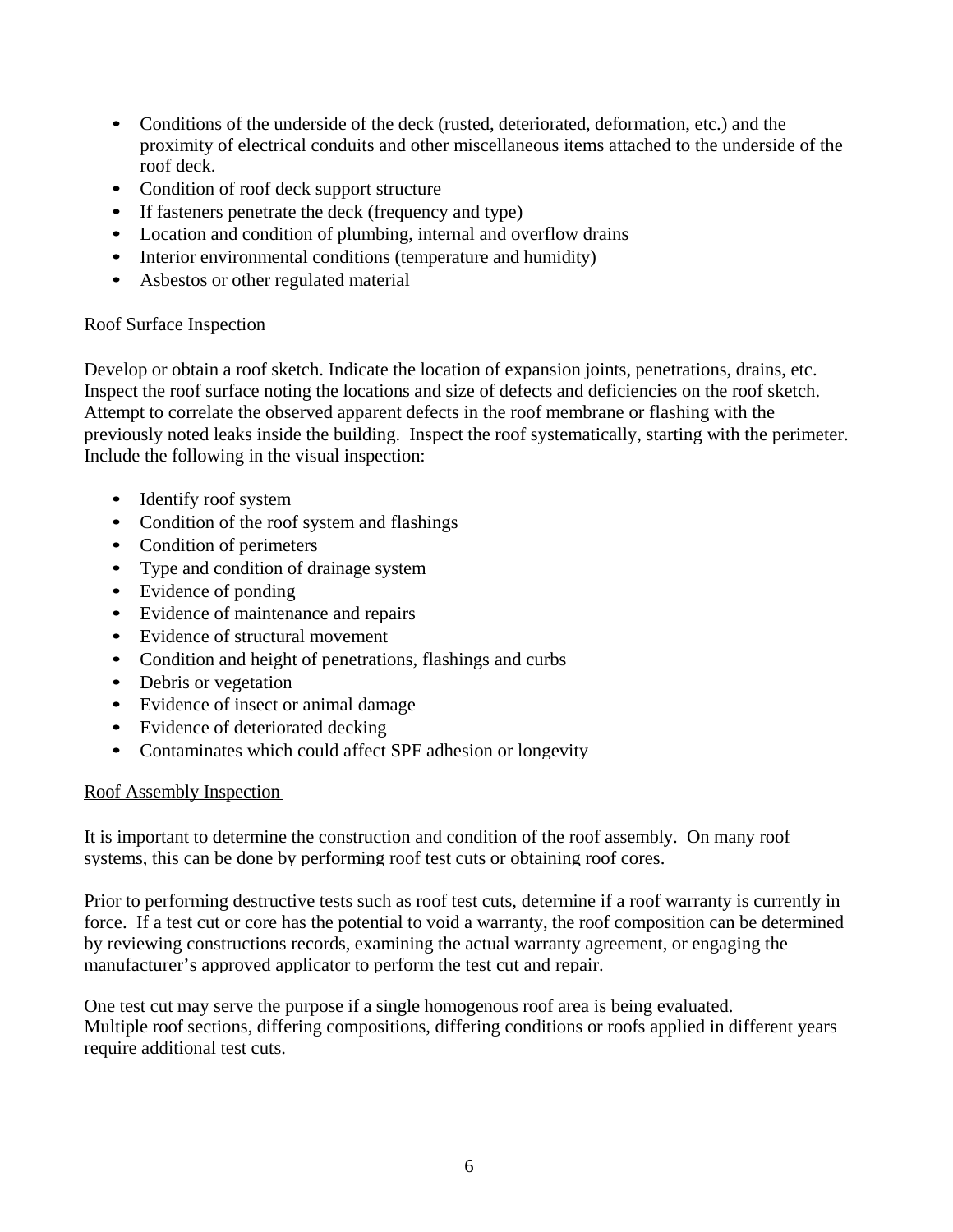The purpose of the test  $cut(s)$  or core $(s)$  is to determine the composition and conditions of the roof system and the number of roofs that have been installed. Test cut(s) or core(s) may also indicate deck type and conditions. From the test cut, remove and examine each component of the roof and note the following:

- Type of surfacing
- Weight per unit area of roofing system
- Total thickness of the substrate components
- Number of layers and adhesion between layers
- Type of adhesion or fastening system
- Type of roofing system
- Insulation type, thickness and attachment
- Moisture condition of the insulation
- Deck type and condition
- Presence of a vapor retarder (indicate type and how it was adhered)
- Presence of asbestos or other regulated material

#### Moisture Survey

A valuable tool in determining the roof assembly condition is the moisture survey. There are four primary moisture survey devices.

- Infrared scanner
- Capacitance
- Conductive
- Nuclear moisture

Although most of these techniques are considered non-destructive, the surveyor will typically secure cuts to confirm the findings as indicated by the survey. **NOTE: Test cuts may void an existing warranty.**

Outline wet anomalies on the roof surface and indicate on the roof sketch.

#### Evaluation of the Deck

Where there is concern for the structural integrity of the existing roof deck and support system or where it is anticipated that additional loads will be imposed with the application of the re-roofing or recovery system, then it is recommended that a professional structural engineer perform a structural evaluation. The structural evaluation may include but not be limited to performing larger test cuts and securing samples of the deck in order to determine the physical properties and load carrying capacity.